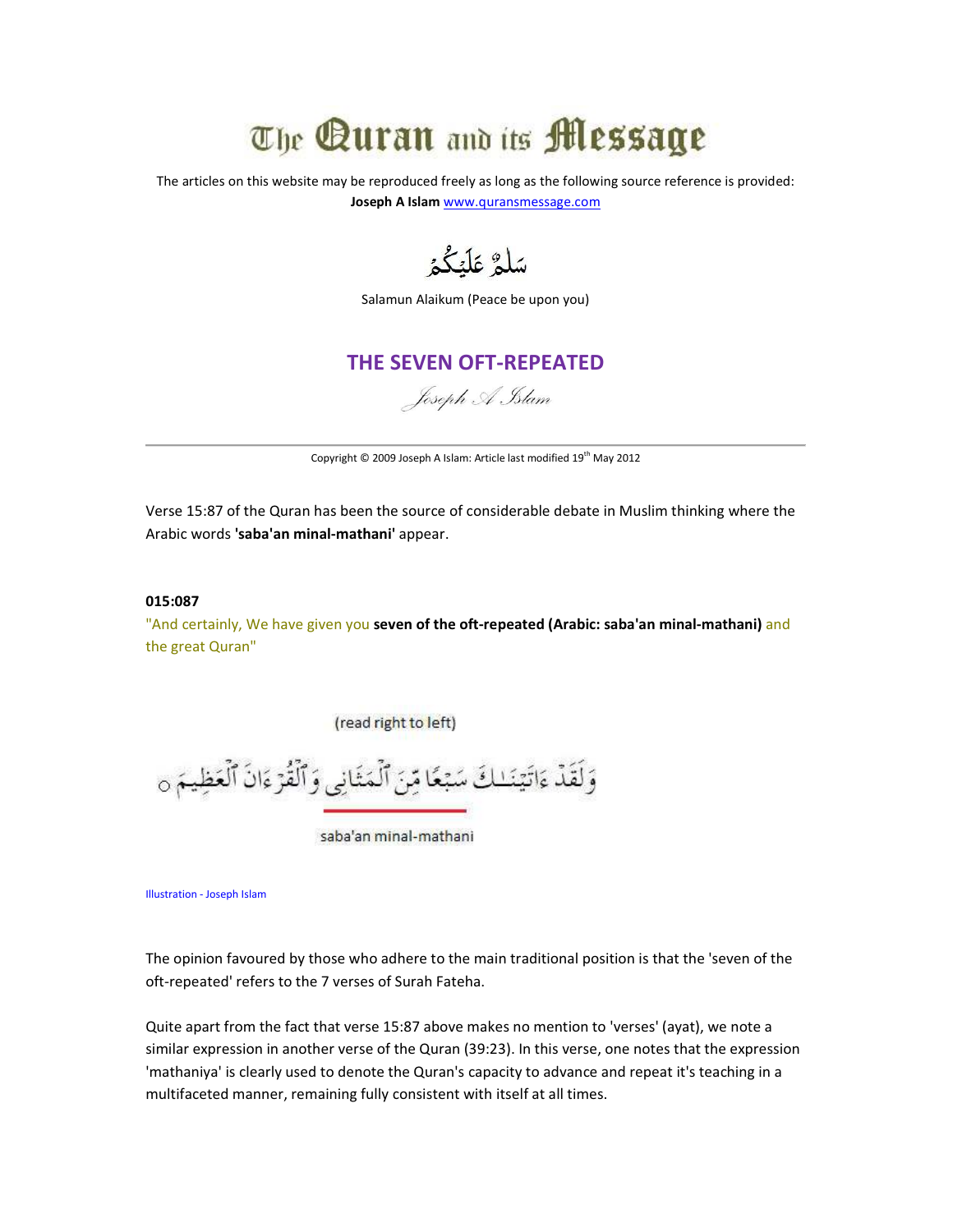#### 039:023 (part)

"God has revealed the best statement in the form of a Book consistent with itself yet oft-repeating (Arabic: mathaniya)..."

'Mathani' means a repetition, or something which is oft-repeated, such as parts or narratives of the Quran. It is not to be confused with the term 'mathna' of the same root, which means by two's or pairs.

# SEVEN OR SEVERAL?

In an article entitled "Are there Seven Heavens or Several Heavens?", it was argued that though 'saba' can denote 'seven' in the Arabic language, it also means a vague number, seven or more, or indeed a multiplicity.

(K.) \_\_ See also أَسْبُومٌ (K.) .\_\_ See also ; أَسْبُومٌ is also used in a vague manner, as meaning Seven or more; or several; or many; as Bd says, in ix. 81, and as is indicated, though not plainly declared, in the TA. See 2: and see also ...

Source: Edward Lanes Lexicon [1]

This understanding was supported not only with well attested classical lexicon authorities, but more importantly from the Quran where verses clearly denoted a 'multiplicity' when the word 'saba' was utilised.

For example, we note in the following verse:

#### 031:027

"And if all the trees in the earth were pens, and the sea, with seven / [several] more seas to help it, (were ink), the words of God could not be exhausted. Lo! God is Mighty, Wise"

If we note the theme of the above verse, specifically with regards the 'sea', it becomes clear that the 'seven' denotes a multiplicity if compared with a similar verse below (18:109) which carries the same theme.

#### 018:109

"Say: If the sea were ink for the words of my Lord, the sea would surely be consumed before the words of my Lord are exhausted, though We were to bring the like of that (sea) to supplement""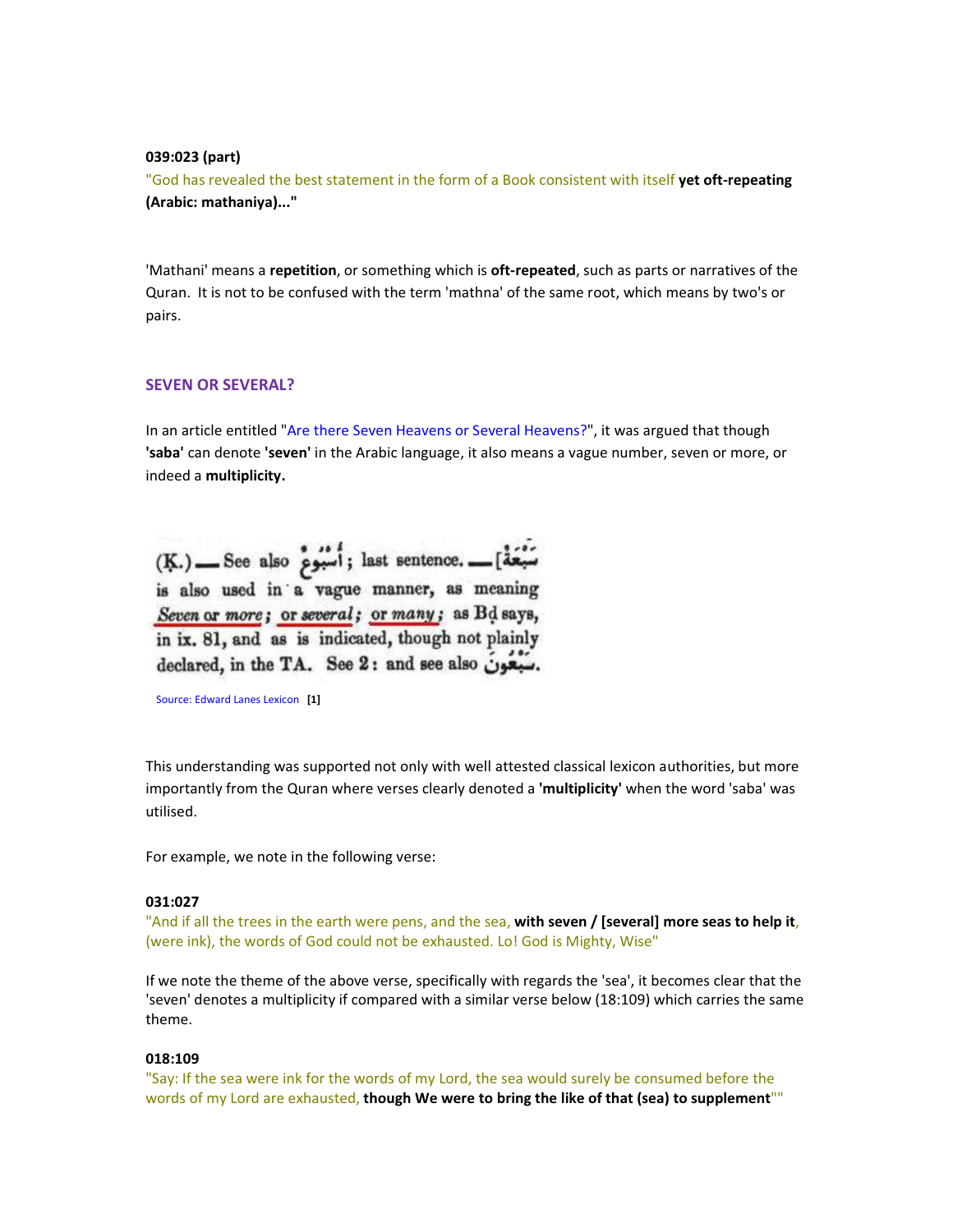'Saba' is also used to denote the number of heavens in numerous verses in the Quran and as in the example below.

#### 002:029

"He it is Who created for you all that is in the earth. Then turned He to the heaven, and fashioned it as seven (Arabic: Saba) heavens. And He is knower of all things"



#### Illustration - Joseph Islam

However, one notes in the verse below, which deals with the heavens, the number of Earths are also mentioned with a **similar likeness** as that of the heavens. It would be untenable to accept the proposition based on the conventional understanding of 'seven' literal heavens, that there are then only '7 earths of the like'. This would be an unwarranted, restrictive interpretation, not only linguistically, but also scientifically.

# 065:012

"God is He Who created seven heavens, and of the Earth the like of them; the decree continues to descend among them, that you may know that God has power over all things and that God indeed encompasses all things in (His) knowledge"

Other verses where a multiplicity is implied are:

#### 015:43-44

"And surely Hell is the promised place of them all. It has seven / [several] gates; for every gate there shall be a separate party of them"

### 002:261

"The parable of those who spend their substance in the way of God is that of a grain of corn: it grows seven / [several] ears, and each ear has a hundred grains. God gives manifold increase to whom He pleases: And God cares for all and He knows all things"

It is evident therefore, that the Arabic usage of the number seven can also denote a multiplicity and should not only be interpreted in its restrictive literal sense given every context.

If we view verse 15:87 with this multiplicity of the term 'saba' in mind, the verse would then imply 'several oft repeated' which could be a reference to its central message which is repeated throughout the Quran in various ways. This would also be consistent with verse 39:23.

#### 039:023 (part)

"God has revealed the best statement in the form of a Book consistent with itself **vet oft-repeating** (Arabic: mathaniya)...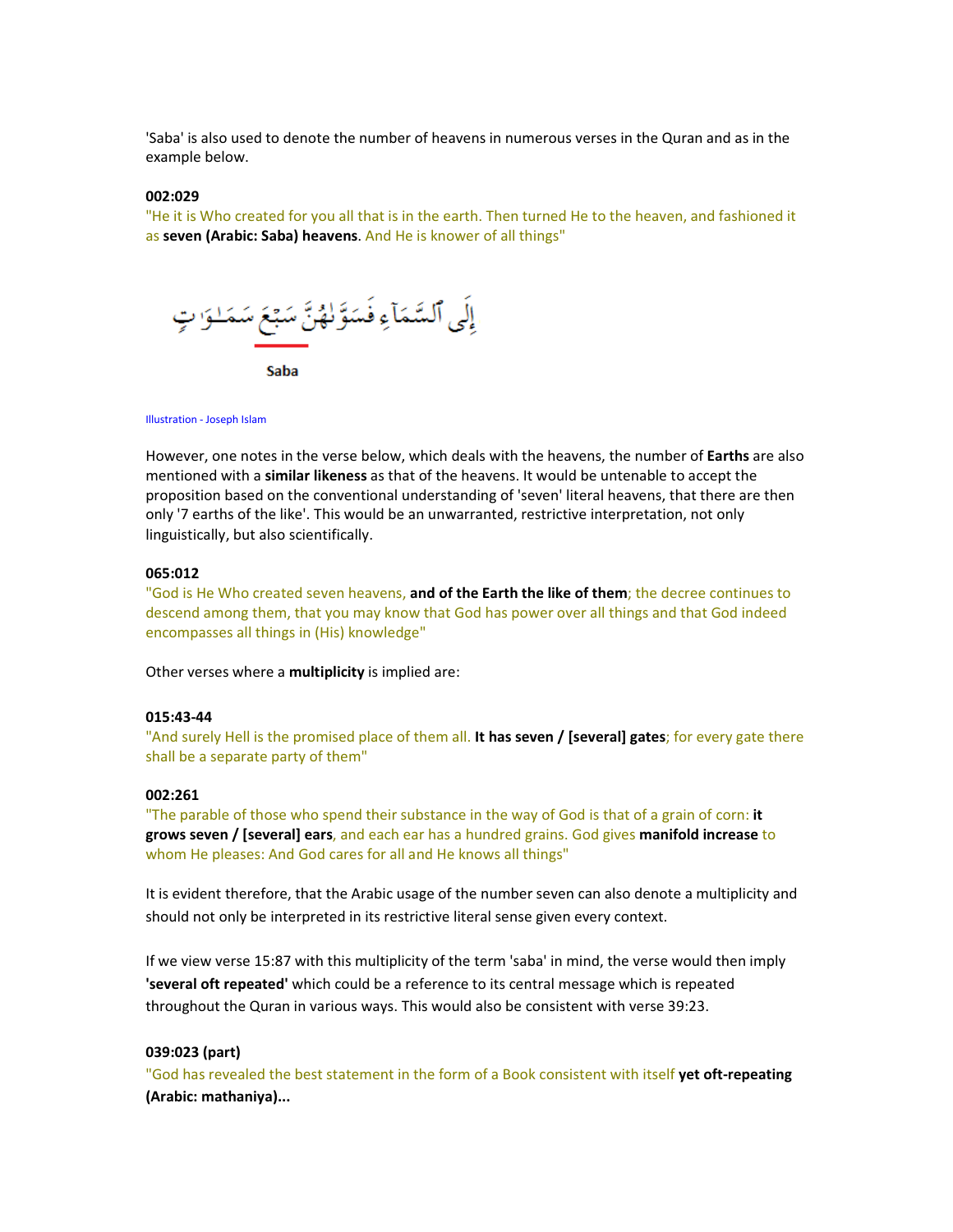# UNDERSTANDING THE CONJUNCTION 'WA' (AND)

#### 015:087

"And certainly, We have given you seven / several of the oft-repeated and (Arabic: wa) the great Quran"

Some Muslims understand the conjunction 'wa' (and) as an indication to imply something separate from the main Quran. Such an assertion takes little account of the Quranic style of dialogue which clearly uses the conjunction 'wa' in different ways.

Not only is 'wa' used in the Quran to denote something separate or additional, it is also used to elucidate an existing statement by defining it or clarifying it.

For example, in the following verse, we note:

# 055:068

"In both of them (are) fruits (Arabic: fakihatun) and (wa) date-palms and (wa) pomegranates"

Here the conjunction 'wa' (and) when used with date-palms and pomegranates only clarifies the 'fruits' and is not read as separate from the category of fruits (fakihatun).

Similarly, in verse 15:87 the 'great Quran' is only an elucidation of the 'several oft-repeated' description that has been used to describe its central core message.

# FINAL THOUGHTS

The term 'saba' (7) in the Arabic language can also denote a multiplicity. In verse 15:87 where the term 'saba'an minal-mathani' is encountered, a possible more consistent rendering 'several of the oft-repeated' was argued for. If viewed in this context, the verse could then arguably be considered as a reference to its core teachings which are repeated throughout the Quran in various ways. This would also be consistent with verse 39:23.

### Related Article:

(1) Are There Seven Heavens or Several Heavens?